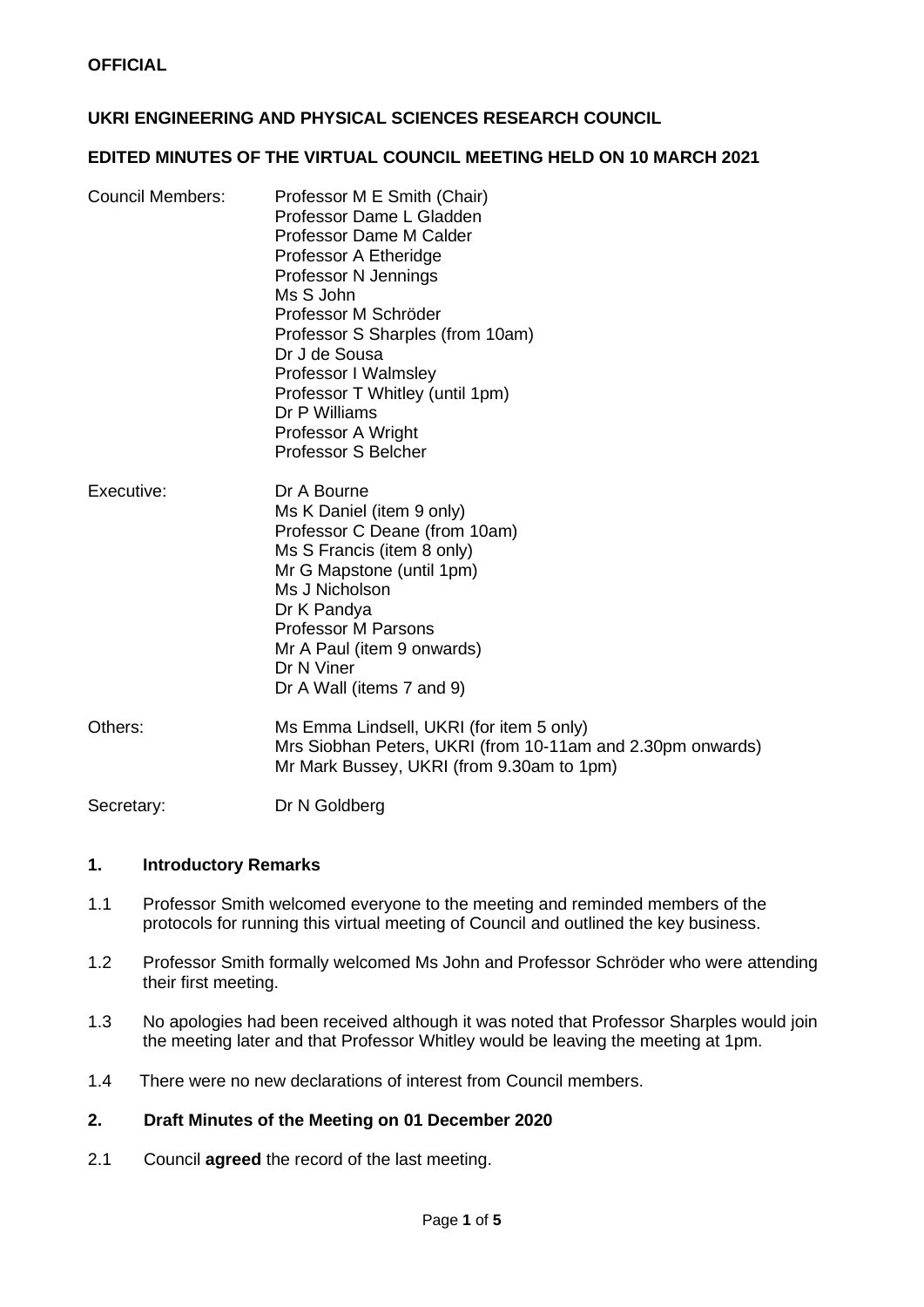# **OFFICIAL**

# **3. Actions and Matters Arising**

- 3.1 There were five actions from the last meeting. Council noted those that were completed and those that were in-hand. Council received the following specific update on action 7.2:
	- i) Business Roundtable Dr Bourne said that the paper which had been produced following the discussion with Professor Dame Ottoline Leyser at the December meeting was included in the Reading Room for today's meeting. He reported that EPSRC had subsequently hosted a business roundtable on 09 March 2021 with Dame Ottoline. Dr Bourne said that he had chaired the event and it was attended by some of our Council members as well as representatives from industry and universities. He said the meeting had been useful and positive and had provided a number of potential actions for the Executive to follow up on. The Council members who had attended concurred with Dr Bourne and thanked him and the other EPSRC staff involved for convening such a positive event. They agreed that it would now be important to build on the momentum that the event had stimulated.

## **4. Executive Update (EPSRC 01-21)**

4.1 The Executive Update paper covered a number of items including the impact of the Covid-19 pandemic; the outcome of the business roundtable discussion; an update on planning for COP26 later in the year; and finally a report from an AI showcase hosted by EPSRC for an invited group of CSAs held on 01 February. However, the SR settlement was the sole topic for discussion under this item. Council were first provided with an update on the UKRI allocations process for FY21/22 and this was followed by a discussion on a number of options that the Executive could pursue as a result of the impending allocation.

#### 4.2 **Minute not included as contains exempt material, at the time of publication, under the terms of the Freedom of Information Act 2000.**

4.9 Ms Nicholson said that it would be useful for Council to have the opportunity to further reflect on the future funding position at the July meeting based on any new developments associated with the SR.

#### **ACTION: Dr Goldberg**

- 4.10 Council also used this opportunity to prepare for the discussion session with Emma Lindsell, UKRI Executive Director, Strategy, Performance and Engagement.
- 4.11 Council **noted** the update.

#### **5. Discussion with the UKRI Executive Director Strategy, Performance and Engagement**

- 5.1 Professor Smith welcomed Ms Lindsell to the meeting. She began by highlighting some of the current government and UKRI strategy developments including the Place Strategy, the Innovation Strategy, and the People and Culture Strategy. **Minute not included as contains exempt material, at the time of publication, under the terms of the Freedom of Information Act 2000.** She then provided an update on UKRI's own developing strategic framework and emerging implementation and prioritisation plans in the context of the government landscape.
- 5.2 Council discussed the importance to EPSRC of both the Innovation Strategy and the development of UKRI's own strategy and considered how EPSRC can best influence and support their development. In particular, Council felt that, given EPSRC's strategic relationships and interactions and, as demonstrated by the recent business roundtable event, it was well placed to ensure that there is a strong business voice represented in these deliberations. Council therefore welcomed the offer from Ms Lindsell to work offline with a small group of Council members in the near future to provide input. Council also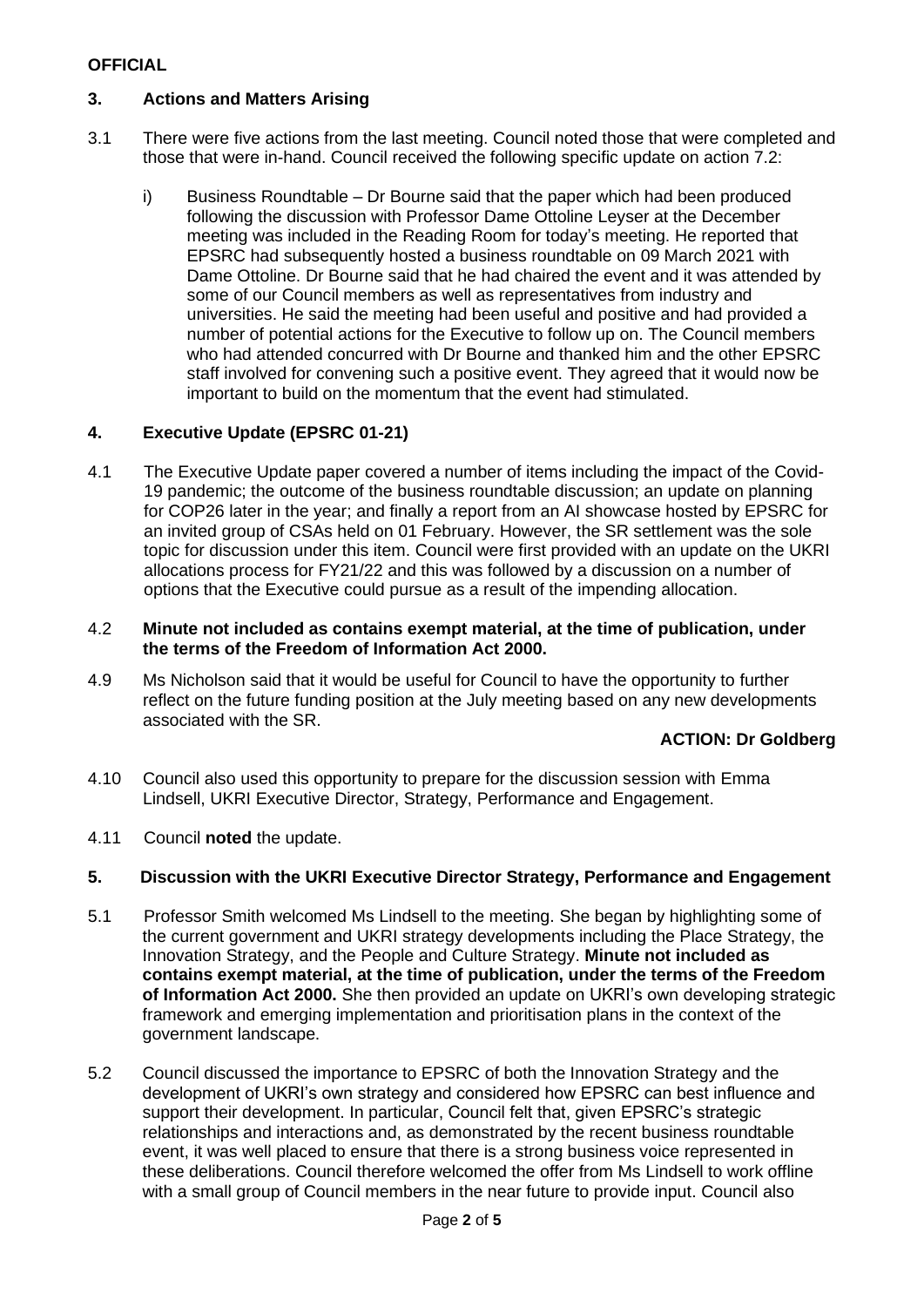agreed that this would provide a useful basis for a more in-depth Council discussion regarding the Innovation Strategy at the Council's awayday scheduled for May.

- 5.3 Council also briefly discussed the recent government announcement to create an ARPA type body in the UK (ARIA). It expressed a strong wish to contribute to the early deliberations and iterations leading up to this new body's creation. In particular, to ensure that the respective roles of UKRI, and within it EPSRC, complement that of the new organisation to ensure its success and optimum impact from the outset. Indeed, Council said that it would welcome the UKRI Board's views about how it might wish to engage with BEIS around the formation of ARIA and how EPSRC might support the Board in doing this.
- 5.4 Professor Smith thanked Ms Lindsell for attending the meeting. When she had left Council took this opportunity to briefly reprise what had been discussed.

## **6. Closed Session**

- 6.1 A closed session was held without the Executive and UKRI representatives.
- 6.2 **Minute not included as contains exempt material, at the time of publication, under the terms of the Freedom of Information Act 2000.**

#### **7. EPSRC Doctoral Education Review (EPSRC 02-21)**

- 7.1 Dr Wall introduced a paper that provided a brief update on the ongoing review of doctoral education, with the main outcomes scheduled for Council in July. This also provided an opportunity to consider the UKRI work on a New Deal for funding postgraduate research, which is being developed for the Government's People and Culture Strategy. Council were also appraised of ongoing UKRI discussions on whether further support is needed for doctoral students impacted by the pandemic.
- 7.2 Dr Wall said that the EPSRC Doctoral Education Review was progressing well and that there had been six workshops so far. She said the next steps were:
	- i) A workshop for learned societies and other organisations.
	- ii) Further data analysis including on destinations and outcomes.
	- iii) Gathering input from doctoral students.
	- iv) An external commission to gather evidence on doctoral student education in the engineering and physical sciences.
- 7.3 Council noted the update and welcomed the progress that had been made.
- 7.4 Dr Wall said that the New Deal had been included in the Government Research and Development Roadmap, published in July 2020, which committed to providing a New Deal for Funding Postgraduate Research by "increasing the investment in research training, numbers supported, models of delivery, stipend levels and helping graduates transition successfully into the next stage of their career". She said that UKRI was currently working on the elements of the New Deal to provide input to the People and Culture Strategy, which is due to be published in Spring 2021. In January/February 2021, UKRI held two round tables with training grant holders and other sector experts to gather insight and scope on emerging thinking regarding a New Deal. EPSRC had been represented at both round tables. She closed by saying that further input would now likely to be sought from university leadership and from doctoral students. The evidence gathered through these engagements would be used to set the priorities for the work programme and that a more formal consultation may follow later.
- Page **3** of **5** 7.5 Council noted the progress with the New Deal. It stressed the importance of engaging universities across the whole spectrum of issues. Council agreed that whilst the aspirations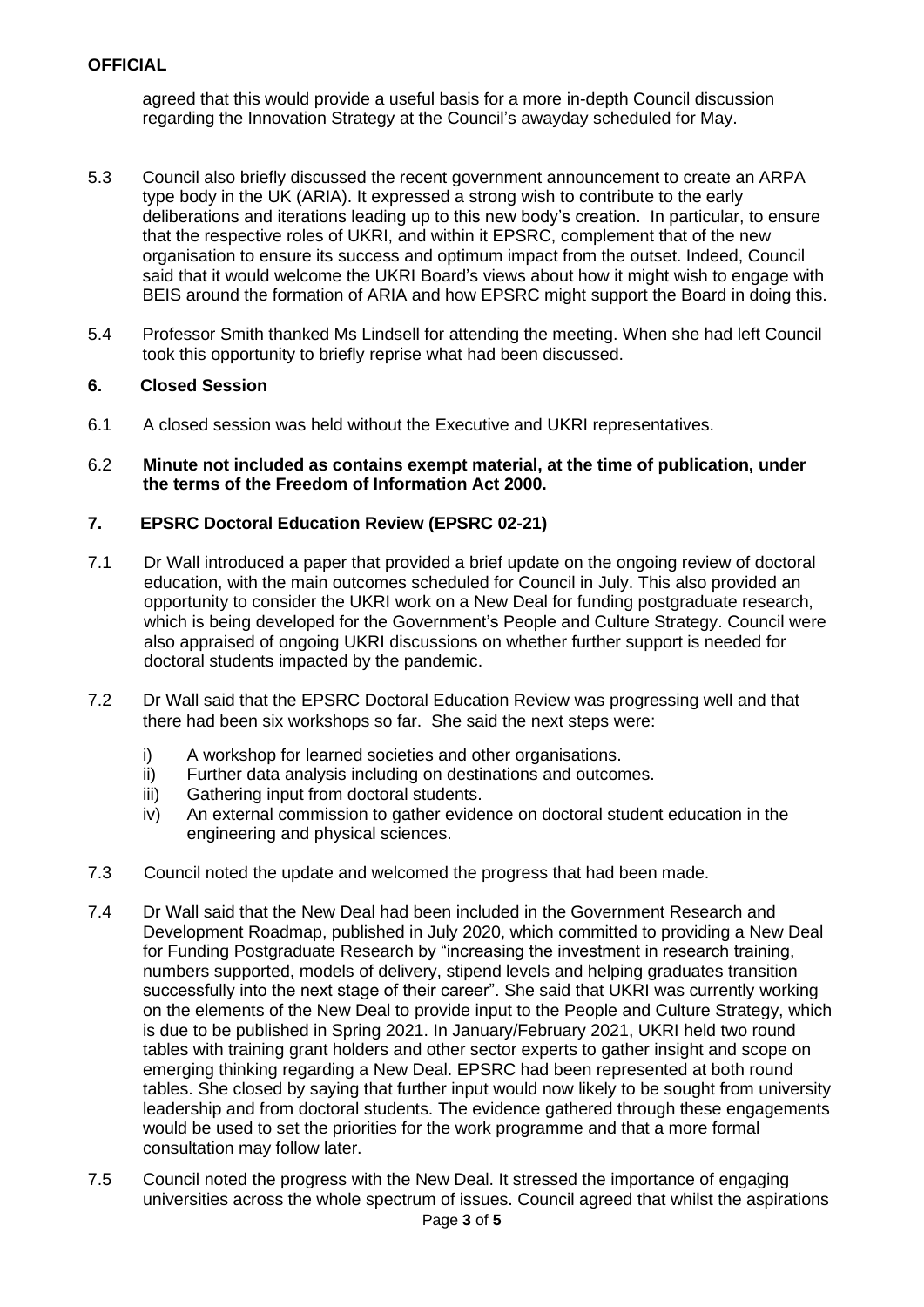# **OFFICIAL**

of the New Deal were commendable the full implications would need to be considered very carefully especially regarding the affordability issue and student employment status.

7.6 Dr Wall thanked Council for their valuable contributions and said that these would be fed into the UKRI work underway.

#### **8. Update on the UKRI Infrastructure Fund (EPSRC 03-21)**

- 8.1 Ms Nicholson introduced a paper that set out the outcome of the first round of proposals submitted to the UKRI Infrastructure Advisory Committee (IAC) as part of the UKRI Infrastructure Fund and updated on the development pipeline of ambitious proposals for the second round. She added that, timescales permitting, a further paper was planned for the July meeting to give Council an opportunity to endorse the projects that EPSRC will submit to round two after both the quality and relative priorities of the bids been reviewed by the Capital Infrastructure Strategic Advisory Team (SAT).
- 8.2 Council noted the paper and welcomed the level of ambition contained within the EPSRC proposals. It was suggested that it would be helpful to factor in the timing and phasing of the different bids acknowledging that not everything would need to happen at the same time. A roadmap would therefore be helpful in this regard. Council said that it will be important to be clear about what criteria has been used to arrive at the final recommendations and the proposed timing when they are next presented to Council.

## **9. EPSRC Advisory Bodies (EPSRC 04-21)**

- 9.1 Dr Goldberg reminded Council that following the approval by the Appointments and Assurance Committee (AAC) of the recent Strategic Advisory Team (SAT) appointments it was agreed that Council should view further information on EPSRC's Advisory Bodies. This paper therefore provided Council with information on the membership of full spectrum of EPSRC's advisory bodies including trends in diversity of gender, academic/non-academic membership, and geography, as well as details of applicants from the most recent round of applications. In addition, the paper provided information on how these bodies are currently used as the basis for further Council discussion.
- 9.2 Council welcomed the paper. It noted the diversity statistics in terms of both gender and ethnicity and cautioned that to overly press for further representation on EPSRC bodies may place further strain and overburden these particular constituencies. It stressed that the long term aim therefore should be to work with others to grow these respective constituencies within the wider community. **Minute not included as contains exempt material, at the time of publication, under the terms of the Freedom of Information Act 2000.**
- 9.3 Council did not recommend any significant changes to the way the advisory bodies work but agreed with the sentiment contained in the paper that EPSRC should look for opportunities to use these groups with greater flexibility and encourage greater crossworking between Strategic Advisory Teams (SATs) and with the Strategic Advisory Network (SAN).
- 9.4 Finally Professor Smith and Professor Calder, as members of the AAC, commented on the EPSRC recruitment processes. They said they had been impressed by the thorough and transparent manner in which recruitment exercises are conducted.

#### **10. Council Effectiveness Review (EPSRC 05-21)**

10.1 Dr Goldberg introduced this paper. She said that UKRI Councils are expected to periodically conduct a review of their own effectiveness. These take the form of a "light touch" review and are conducted annually, the first being in 2019/20. The paper therefore set out the results of the recent annual survey of EPSRC Council members views regarding the way Council is currently constituted, how it is working and how this might be improved.